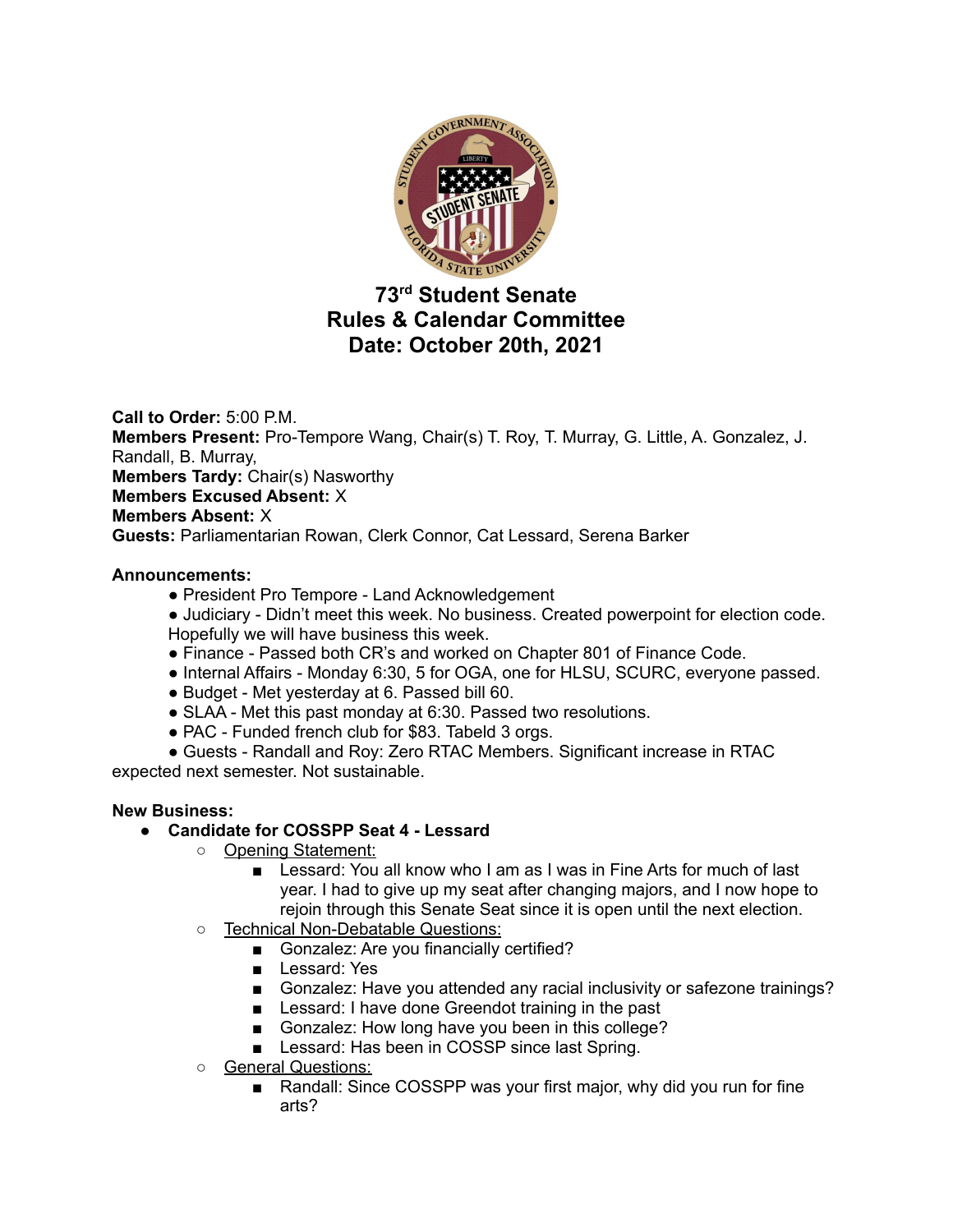- Lessard: It was my primary major back in the day and I loved my work in Senate representing Fine Arts, but I switched primaries and dropped art in September. That major gave me unneeded anxiety, so I hope to do something more focused towards my carrer path.
- B. Murray: Why did you bypass this last election?
- Lessard: It wasn't possible to run in the fall because i dropped by major after the application process to run had concluded. I didn't want this seat open for longer
- Randall: When did you drop your Fine Arts major?
- Lessard: In September
- Randall: Which committee would you be interested in joining?
- Lessard: I really enjoyed being involved in SLAA under T. Murray as one resolution about park-and-pay was something that really interested and engaged me.
- Gonzalez: Can you answer what SLAA is?
- Lessard: It is a student life and aa committee that passes resolutions to help addresses issues in student life.
- Little: Was the seat for fine arts a fall seat?
- Lessard: Yes
- Little: Did you intend to re-run?
- Lessard: Yes before I decided to drop my major.
- Gonzalez: What are the governing documents of the senate?
- Lessard: Statutes, U.S. Constitution, etc.
- Gonzalez: What are our funding processes?
- Lessard: PAC and RTAC
- Gonzalez: What do they fund and what do they stand for?
- Lessard: Programming Allocations Committee and Resource Travel Allocations Committee. [She properly defined it]
- Gonzalez: What governing document should we follow most strongly?
- Lessard: Our statutes.
- Randall: How will you represent constituents as an appointed senator?
- Lessard: Leadership council engagement
- Randall: What has been your involvement with COSSP since joining it?
- Lessard: Minimal because of covid, but I am fortunate in now being in GroupMe's with engaged COSSP people and a group I'm in also falls under COSSP.
- Gonzalez: How much weight do you believe a COSSP seat holds?
- Lessard: All seats are equal and I believe they are all just as important.
- Randall: Point: The President appoints liaisons to SLC
- Randall: **POI** Wang: Do you believe the U.S. Constitution is the ultimate document we should follow?
- Wang: Yes
- Randall: Should you be confirmed, what are your first goals to tackle as a senator?
- Lessard: All articles of impeachment have to go to programming assistant, but I would like to amend the statutes since they now go through senate program directors when there is noone in the position.
- Gonzalez: Do you believe you have upheld the U.S. Constitution as a senator?
- Lessard: Yes.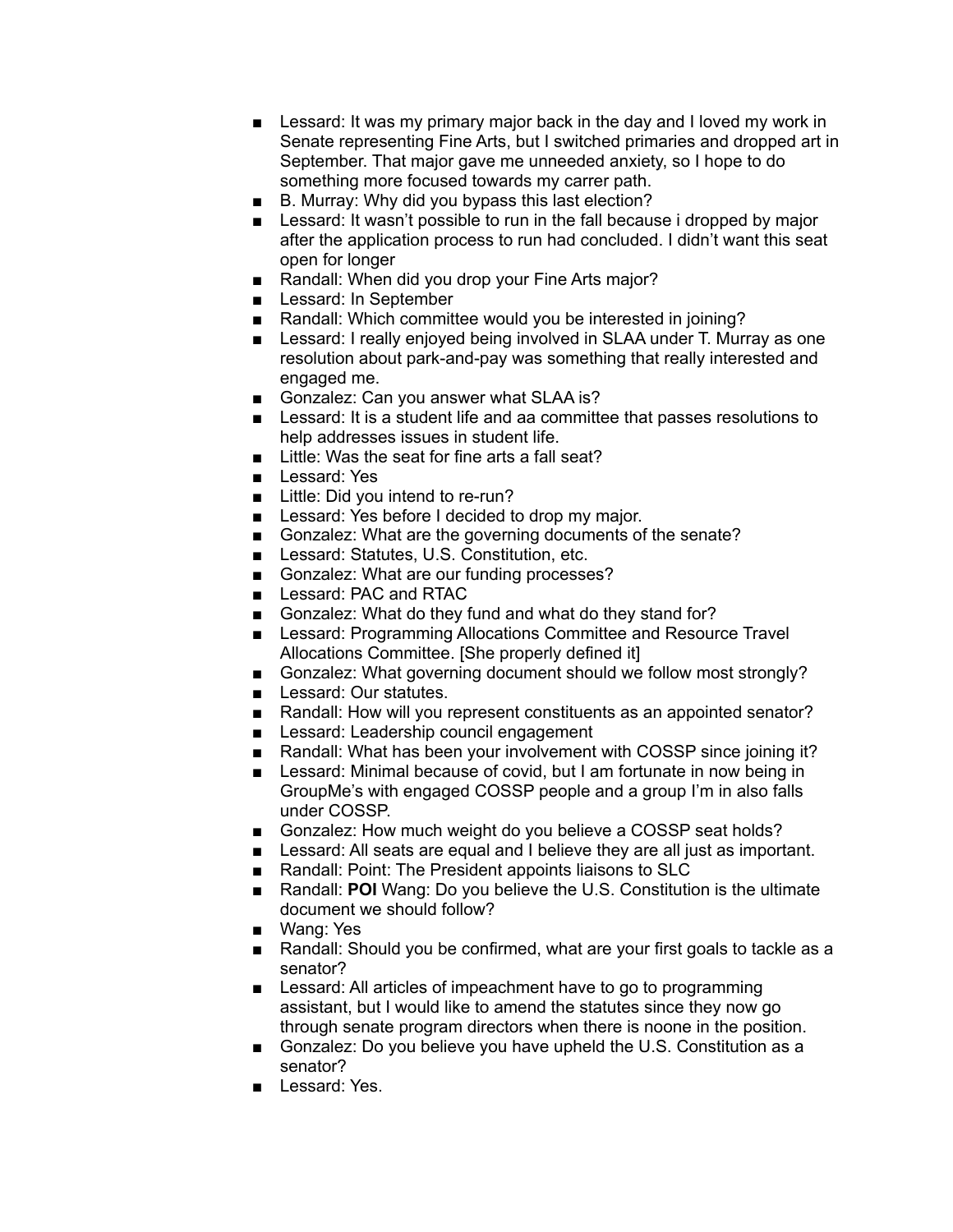- Randall: Have you looked at recent resolutions passed in Senate Rules and Procedure
- Lessard: Yes
- Randall: Have you had disagreements with senators?
- Lessard: I will try not to, but I have had disagreements as I have in RTAC before with a senator over statutes. It was productive and not harmful
- Randall: Do you believe in working with others?
- Lessard: Yes
- Randall: Have you sponsored legislation?
- Lessard: Quentin and I did bedtime resolution
- Gonzalez: What is the most important thing you would like to address in Senate?
- Lessard: Fostering a sense of inclusivity is the most important thing for us t tackle. We need to facilitate important concerstions. An open Zoom and email policy. I'm pretty available and work less than I used to. Being willing to listen whether or not you agree with others especially on controversial topics.
- Randall: What communities do you plan on representing?
- Lessard: The LGBTQ Community as I am lesbian, and I grew up practicing Judaisim.
- Randall: How do you plan to address issues of inclusivity
- Lessard: We all saw the poster put on Hillel. I feel bad for the kid with the leaked phone number. That signage was not appropriate and that should be discussed. Having smaller more intimate discussions is important. It was abhorrent what happened at the football games through block seating. Smaller conversations can work when large one's don't.
- Randall: Have you reviewed the BSU's statement?
- Lessard: Yes
- Randall: Have you reviewed the JSU's statement?
- Lessard: Yes
- Randall: Were you a part of the Student Senate during the block seating issue?
- Lessard: Yes
- Gonzalez: How did you address this as a senator
- Lessard: I reached out to college of fine arts representatives to see how they were affected, though it was hard to get them to meet due to the length of art studio classes which makes scheduling meetings difficult.
- Gonzalez: Since Black students were most affected by block seating did you reach out to the BSU or black communities about the events of the Notre Dame Game?
- Lessard: No, but I spoke to some students affected
- Gonzalez: Did you speak as a senator to the Jewish members of campus affected?
- Lessard: No but I participated in their groupme?
- Randall: Will you work behind the scenes or more actively?
- Lessard: I would like to work more actively as i started as a full time teacher teaching math and science at an elementary school, but now that I have more time in my schedule I would like to actively
- Randall: Point to the Chairt: Do you know Lessard's attendance for the last year?
- Wang: Not off the top of my head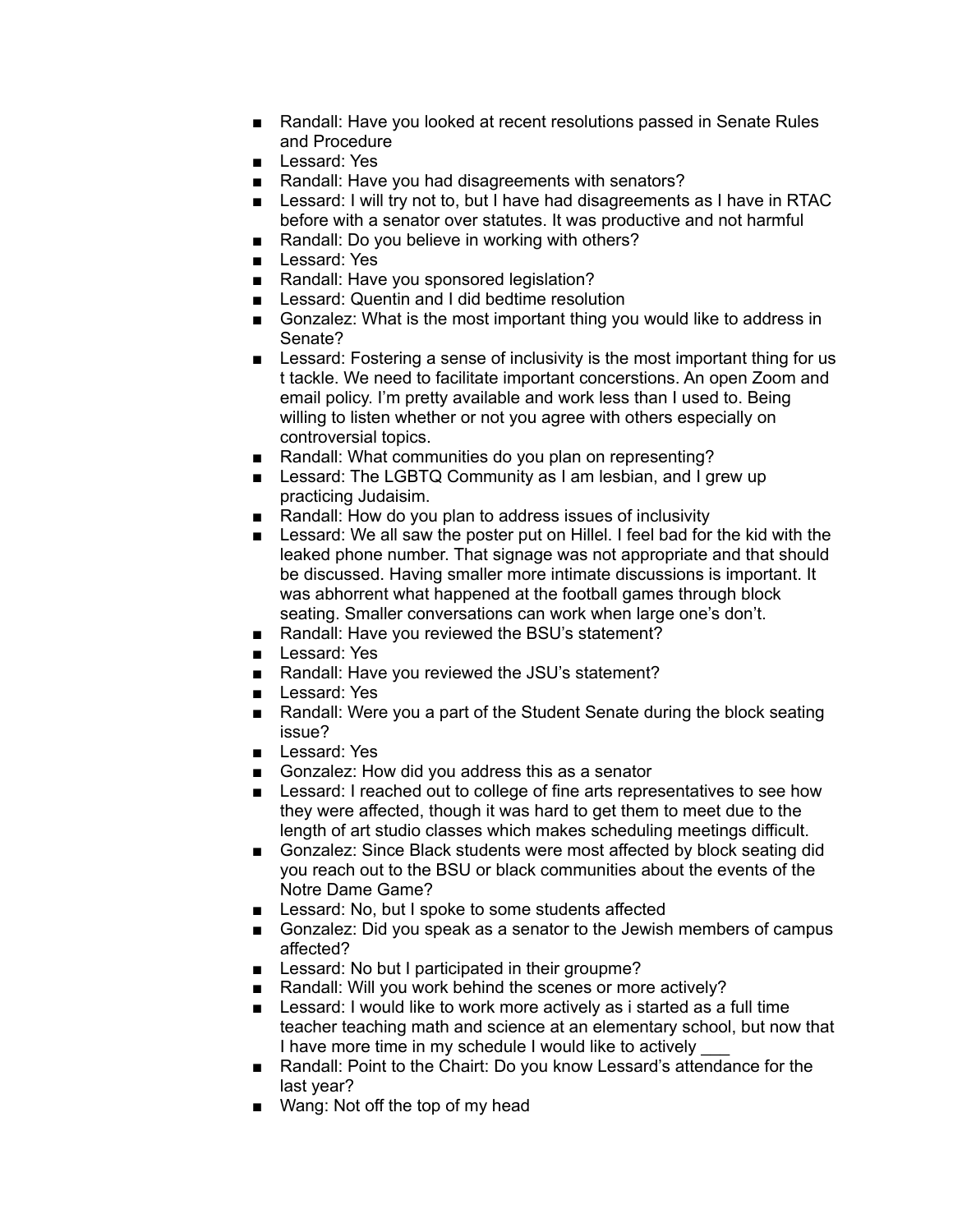## **● Randall moves to enter roundtable discussion; T. Murray seconds**

- **○** Closing:
	- Lessard: I really appreciate these questions, and it shows you want to see a dedicated student take this seat because it is an important task to fill any senate seat. I appreciate your time and yield my time
- Roundtable:
	- Gonzalez: Clearly the candidate is very knowledgeable about what the senate does and how it works, but as someone who is going on a year I think more is required or at least asked the longer you have served. It is reasonable to look at past votes and legislation they've sponsored to make a knowledgable decision especially for COSSPP. I think that the U.S. Constitution is our major document to follow as we shoudln't have to think about that compared to anything else, and it is in merits to the situation that the candidate alluded to in RTAC. Two other chairs were also here for this. We were in RTAC and every nation of campus came for funds for a retreat. They were a christian organization and the question was whether to fund due to prosthelatriams happening that converted people to a certain religion. We were asking questions and then the chair ruled the question wasn't an issue anymore since we gained enough info that it wasn't a question anymore as the purpose wasn't christ conversion. There were only three of us there. I moved to call the question but the candidate refused to second. The reservation was the decision Nasworthy refused to stop the request. I had to call Wang to come to second the motion even though the question wasn't a question anymore. On the floor it was targeted again by the candidate, and it was against teh U.S. Constitution due to religious freedom. We need to not forget that we follow this. After this I couldn't feel comfortable working with the candidate. It was a very messed up conversation and the candidate didn't move to overrule the decision of the chair. It was ridiculous. On top of that the candidate also made closing announcements targeting Resolution 18. She even claimed to bachandely aim at me in the SLAA Chat. The heat directed at me is ridiculous and completely uncalled for.
	- Wang: **POC** Their attendance record is 5 and a half absences
	- Roy: Who was the third person?
	- Wang: There doesn't need to be a third for hearings
	- Little: The candidate was in a fall seat but never tried to run in the Fall election regardless of when they switched majors. Why apply for a seat when you didn't attempt to run at all? I just want to raise this concern as I don't think it's an attempt to bypass the election but it is strange.
	- Randall: Does anyone know when candidate Declaration deadline?
	- T. Murray: September 29th.
	- Randall: Interesting. I have a few different things to bring up. First regarding Little's Point, it doesn't line up, but we need to consider how dropping a major distracts one from applying for elections. Additionally, anyone who knows me puts a lot of emphasis on committee interviews. Provided a lot of context of SGA experience, but we were missing any ways they wanted to change student life. Inclusivity, office hours, and being active in that order. Earlier this semester I had better answers and expected more concrete answers from this. There are ways to help communities on campus. The last point builds off Gonzalez that it was a hard situation as the chair made the ruling, but I do want to say if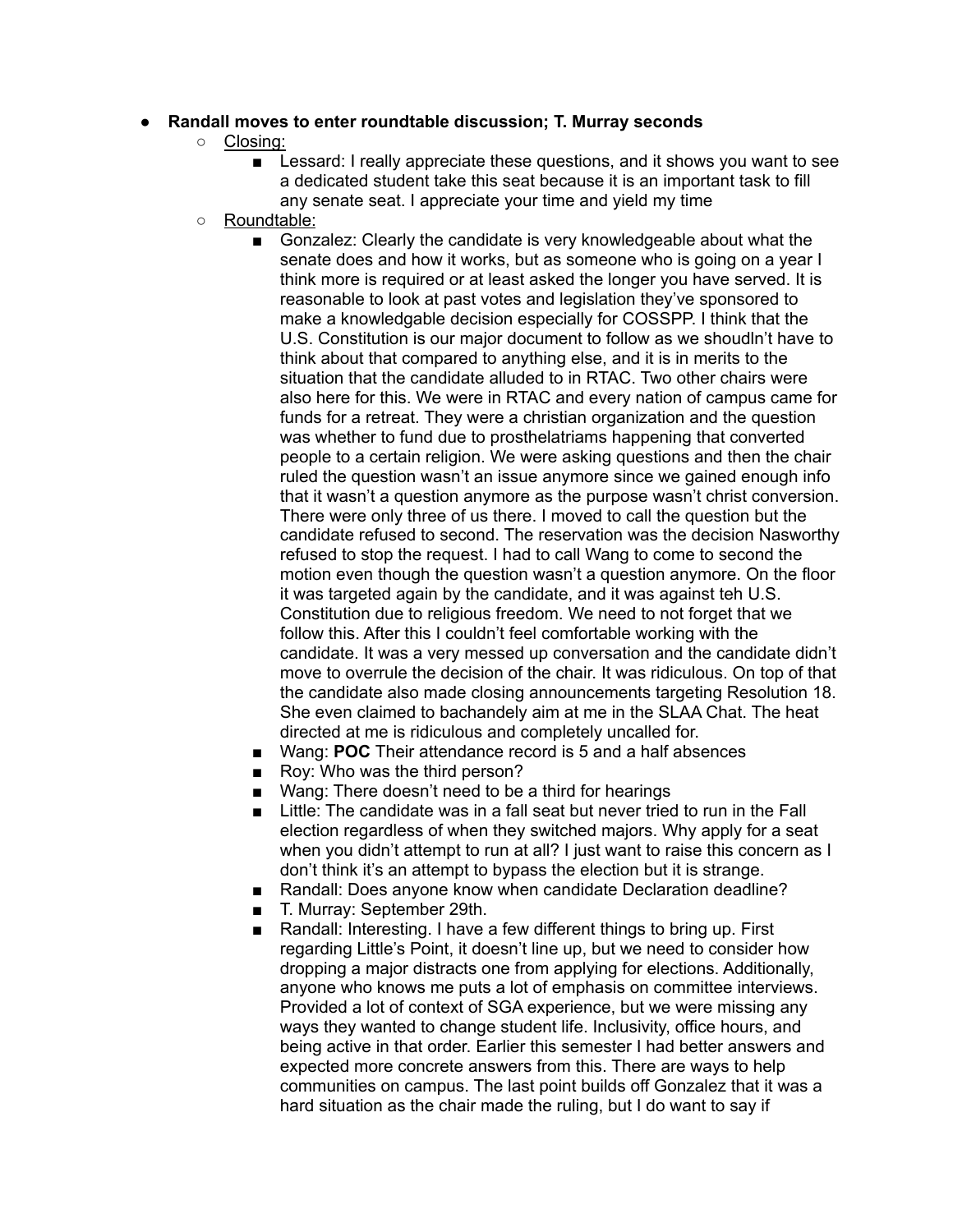someone disagrees with a motion it's there prerogative to not support that motion. The candidate seemed to line up with that at that point, but what was done in Senate and the SLAA chat is "interesting'.

■ Wang: They dropped September 25th

# **● Little moves to call the question, Randall seconds**

- Vote:
	- Gonzalez: No
	- Little: Yes
	- B. Murray: Yes
	- T. Murray: Yes
	- Randall: No
	- Rov:Yes
- **○ RESULT: Passed**

## **● Candidate for Business Seat 4 - Barker**

- Opening Statement:
	- Barker: Hi, I've met most of you over Summer. Business management and IA. I served in the Senate for three or four meetings but I enjoyed seeing your work and I want to become more involved to represent my college.
- Technical Non-Debatable Questions:
	- Randall: Are you financially certified?
	- Barker: Yes
	- Have you attended any university training like Greendot?
	- Barker: No, but I did see Greendot today on Landis.
- General Questions:
	- Little: Why did you choose not to run?
	- Barker: I tried applying with Forward, but I wasn't slated and then when I thought to apply as an independent candidates family issues came up. I was told about this opportunity afterwards
	- Little: Is this Fall or Spring?
	- Barker: Spring
	- Randall: How did you represent your constituents this Summer?
	- Barker: I was an undergraduate seat, and it was hectic because of it being in the Summer but I reached out to other senators about resolutions regarding Cuba and things on campus. I was reached out to by Puwalski about reading over that legislation
	- Randall: Which committees would you be interested in?
	- Barker: Finance or Budget as I was in Finance and enjoyed it. It helps see what money we have and where it will go to.
	- Randall: What are our two funding boards?
	- Barker: PAC and RTAC (said analogies correctly)
	- Gonzalez: What are our governing documents?
	- Barker: Statutes, constitution, etc?
	- Randall: Can you name three concrete ways to advocate for constituents?
	- Barker: I recently joined Business council SLC and I'm becoming better connected with them to learn their contacts to speak with more than just sophomores. I also hope to have an open email policy. I know senate meetings are open, so I hope to invite people from COB to attend to have more of a say.
	- Randall: Those are things that will improve their lives?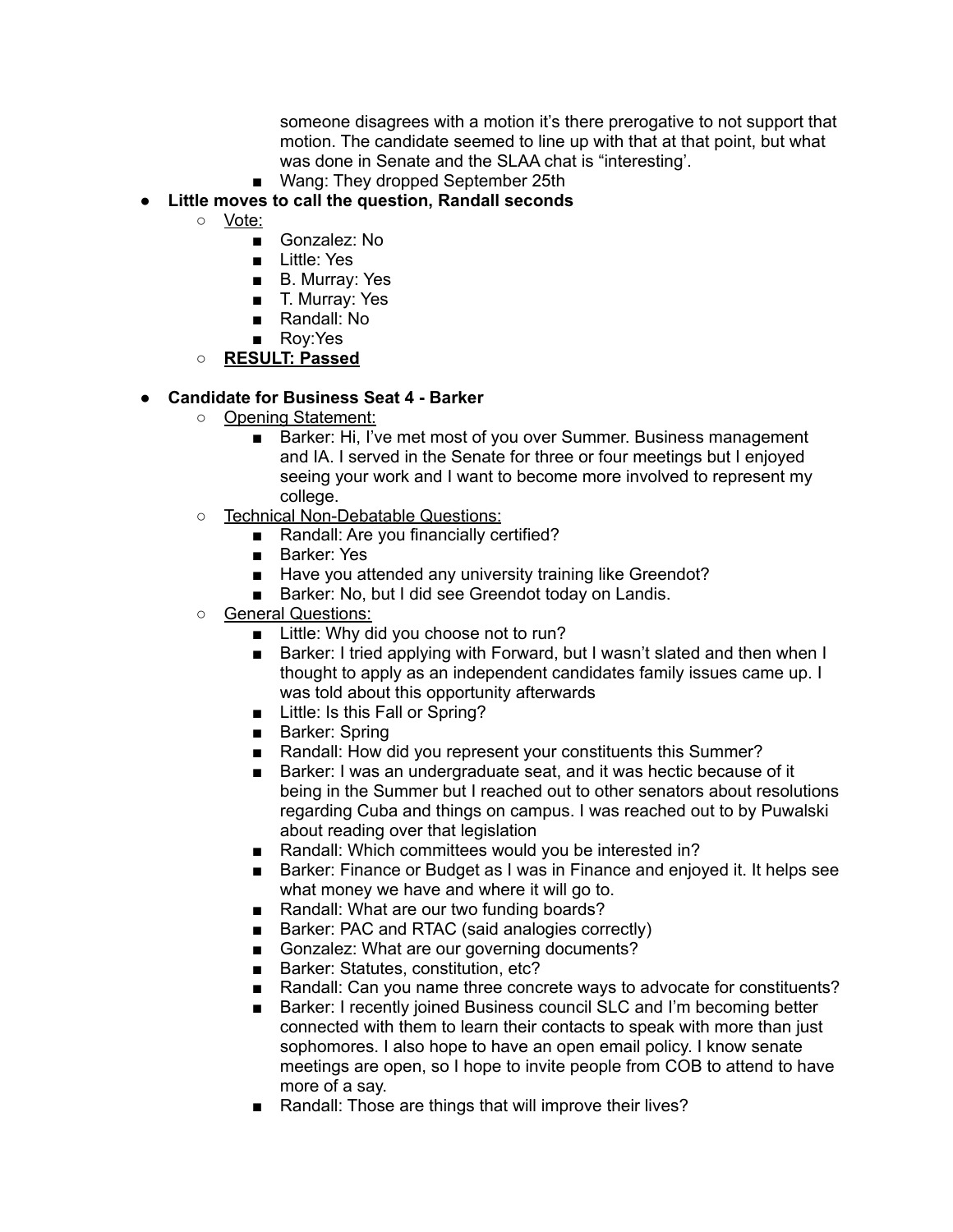- Barker: This is how I will hear what they want to see addressed by Senate.
- Little: What did you learn in Summer Senate as the most important takeaway/
- Barker: Just how complicated it was. You need to be very engaged to be a good senator, and as I see in the Tyler Roy Newspaper RTAC still needs members.
- Randall: What are some communities you're in and how do you hope to represent them?
- Barker: I am a woman and half-indian, so talking with my family and learning what difficulties they have going places like FSU has on those communities.
- Gonzalez: Have you been able to be involved in the issues facing minority communities on campus?
- Barker: I kept myself updated and followed the block seating issue as sororities have been kicked off for much less which has angered many sororities as our school should do much more to punish those who do stuff like that.
- Gonzalez: Did you attempt to reach out to any community members affected for administration?
- Barker: No, but I reached out to others like those in my sororities to keep people update
- Randall: You recently mentioned personal issues, can you commit time to this?
- Barker: Yes, I worked hard to be more involved this semester and I've kept Wednesday nights open with clubs because i've been interested in Senate since this Summer. I will have time for committee work too.
- Randall: We have a lot of different personalities. Will you actively legislate or be behind the scenes?
- Barker: I would like to legislate actively because I want to be involved with everyone in Senate.
- T. Murray: Can you tell me a time you tacked an issue you weren't familiar with?
- Barker: I think most situations I'm in I throw myself into, but in ninth grade I tried to play basketball out of nowhere, went to practice without knowing what a layup was, was denied at tryouts, and I kept dedicating and trying until I made Varsity.
- **○ T. Murray moves to enter roundtable discussion; Nasworthy seconds**
- Closing:
	- Barker: I appreciate the questions and I hope to work with you all. I really looked up to you guys in the Summer and how hardworking you all are.
- Roundtable:
	- Randall: I'll kick us off; one of the biggest things we rely on is precedent. We need to look at how people have been involved in Senate. For summer senators those are mostly meant as a gateway to lean. She served on Finance and was active, but I do have some concerns about no concrete policies. I hope she can work with more people, and given she has a month of experience I think that's a great place to start by. No matter what one political party says or not I think everyone should have a chance to stand for their constituents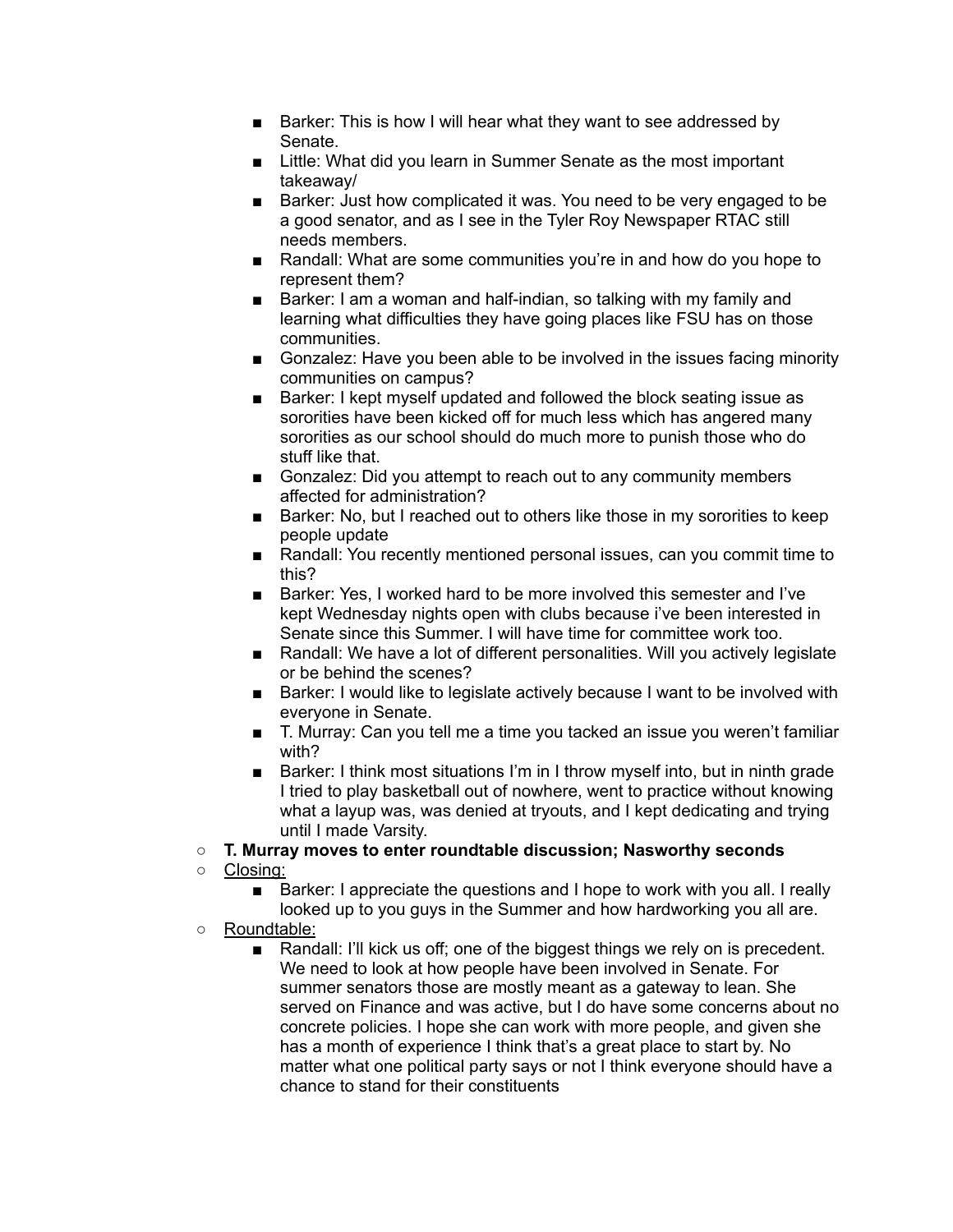- Little: I think the candidate trying to run shows an interest in the position and her answers show she wants to be in Senate. I share previous concerns about not giving us solid ideas for legislation, but when I was a new senator I probably couldn't answer this well either. I will vote to forward the candidate.
- **○ Randall moves to forward the candidate; Nasworthy seconds**
- Vote:
	- Gonzalez: Abstain
	- Little: Yes
	- B. Murray: Yes
	- T. Murray: Yes
	- Nasworthy: Abs
	- Randall: Yes
	- Rov: Yes
- **○ RESULT: Passed**
- **Resolution 75** Sponsored by Senator Marcus, Hunter (P) Duchene, Tsouroukdissian (Co) - Condemning the conversion of previously free student parking spaces in commuter lots and garages to a now paid luxury, while realizing certain instances in which Pay to Park can increase community accessibility and visitor interaction.
	- Opening Statement:
		- Marcus: This is a much more updated and thorough version of a resolution I put through SLAA. I withdrew a previous version and we did a lot more research until we've found that some pay-to-park aspects are good for campus as it brings more people here to campus from all across student life. I still have heard so many concerns about groundlots that have now become a paid luxury. It is normally always open in some spots when students are circling to find places on campus. We always get asked to fix parking, and we can't really fix that issue, but we can fix this.
	- Technical Non-Debatable Questions:
		- Randall: Did you reach out to Richard Grime about this resolution?
		- Marcus: We have tried to no avail
		- T. Murray: Did you reach out to other administration who might have a say in this
		- Marcus: No.
		- Randall: Did you reach out to FSU PD?
		- Marcus: No.
		- T. Murray: Will you?
		- Marcus: Yes
	- **○ Little moves to enter round-table discussion; Nasworthy seconds**
	- Round Table:
		- Nasworthy: Do you know how many spots have been converted?
		- Marcus: No, but the ground floor of the Leach is one, part of call, part of traditions, and more have been impacted by this.
		- Little: In a perfect world what would be the outcome?
		- Marcus: My philosophy is that resolutions can be used to facilitate conversation. I did it with a bill about changing tables last semester. I am now in contact with them because I passed this resolution for the administration to see. It helps us see where this money goes, how much money goes to the company they have a contract with, etc. We need to facilitate conversations with admin.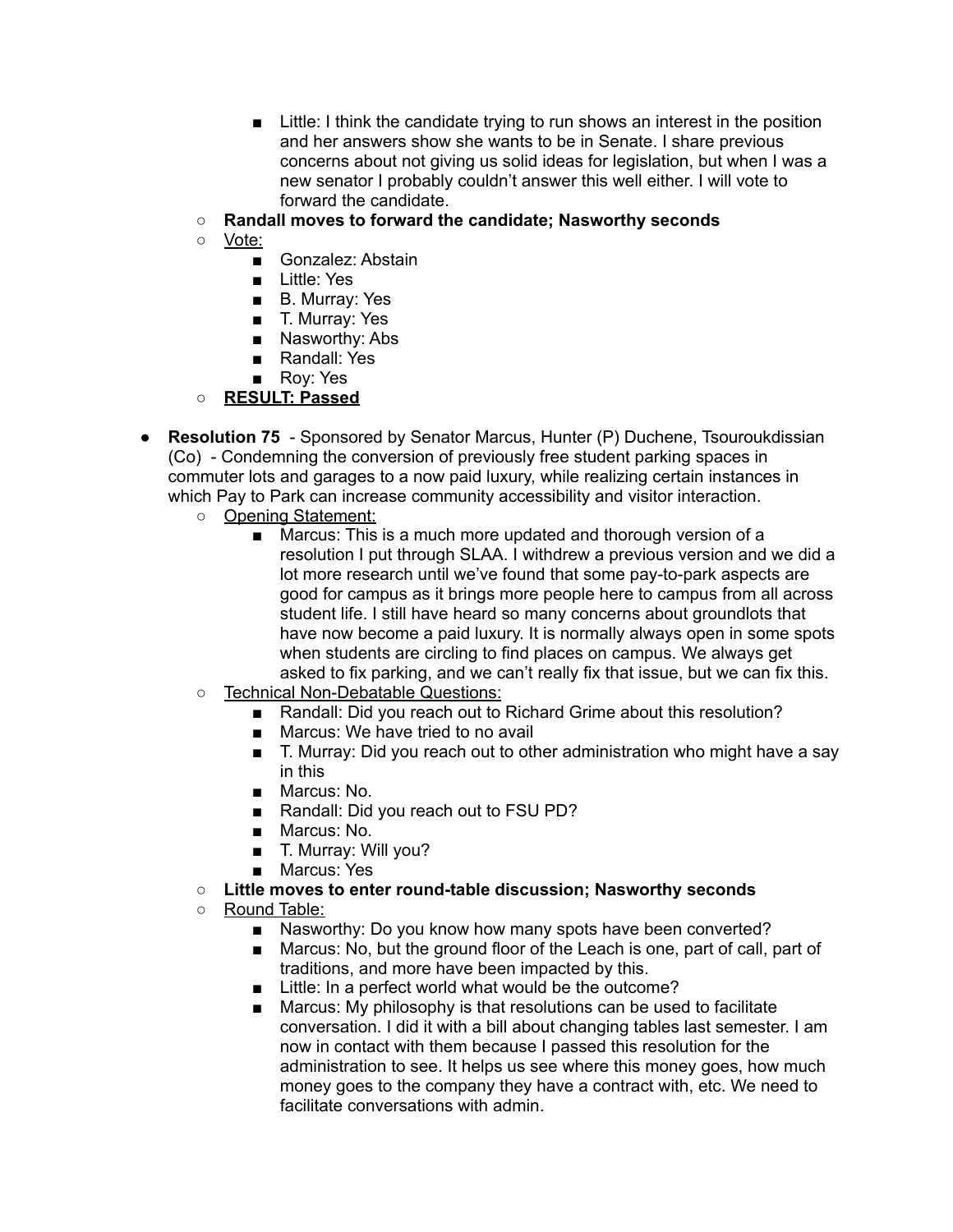- Randall: Have you talked with facility and staff on this issue?
- Marcus: Originally we did, but my cosponsors wanted to focus on students so we didn't reach out to faculty.
- Randall: This doesn't explore the fallout changing anything. How do you propose to fix this?
- Marcus: This is letting admin know parking has been made worse, but we don't have solutions for a change in mind. We would like to make a conversation with admin about this.
- Randall: Are you wanting to change back?
- Marcus: I don't know if admin would, but we want to show students we are advocating for them
- Randall: You are raising an important issue, but you've had trouble getting contact with people. How will you reach them in the future?
- Marcus: My personal life was been really busy, but this will be a last resolution of mine and I will have time to keep contacting people. I will dedicate time after my time to keep fighting for this.
- Little: Why is this not being sent to anyone in parking or transportation?
- Marcus: We couldn't find anyone's name on the website. I would be friendly for amendments to add people.
- Nas: When did this conversion start?
- Marcus: I don't know. Many like me came back from covid and found this?
- Nas: what is the rate for parking?
- Marcus: Maybe \$1.50 per hour.
- Chloe Connor: Yes, \$1.50 per hour.
- T. Murray: About the be it resolved, why are electric cars mentioned?
- Marcus: There are only two electric car parking spaces in one of the garages which is way too little. I'm open to dropping this but because this is on parking i saw it relevant.
- T. Murray: Did people express concerns about electric car charging?
- Marcus: Yes, Joshua Flashman.
- T. Murray: Does electric car spaces take away from free accessibility to students.
- Marcus: I do not have a response for that.
- Chloe: It's \$1.00 an hour and \$1.50 depending on the time.
- Randall: moves to amend to add "Richard Rind, Director of Transportation and Public Services" Seconded by Nasworthy. Found friendly by sponsor.
- Randall: Are you sure there are only two electric car spaces?
- Marcus: Of the three I use, I know only Pensacola has two electric charging spaces.
- Little: I think all of us can agree we want more parking on campus, but it's also well known we don't have jurisdiction over parking. I understand the concerns and demands, but I don't know if we should start conversations with condemnations. You should start a conversation instead of a condemnation letter since some administrators may not want to work with us after that. This is an important issue, but we should look at other ways to address this.
- Randall: Would you like to amend to say "disapproves of" or "is discouraged by"
- Marcus: Yes, I didn't think of the weight behind condemnation and the person it would go to.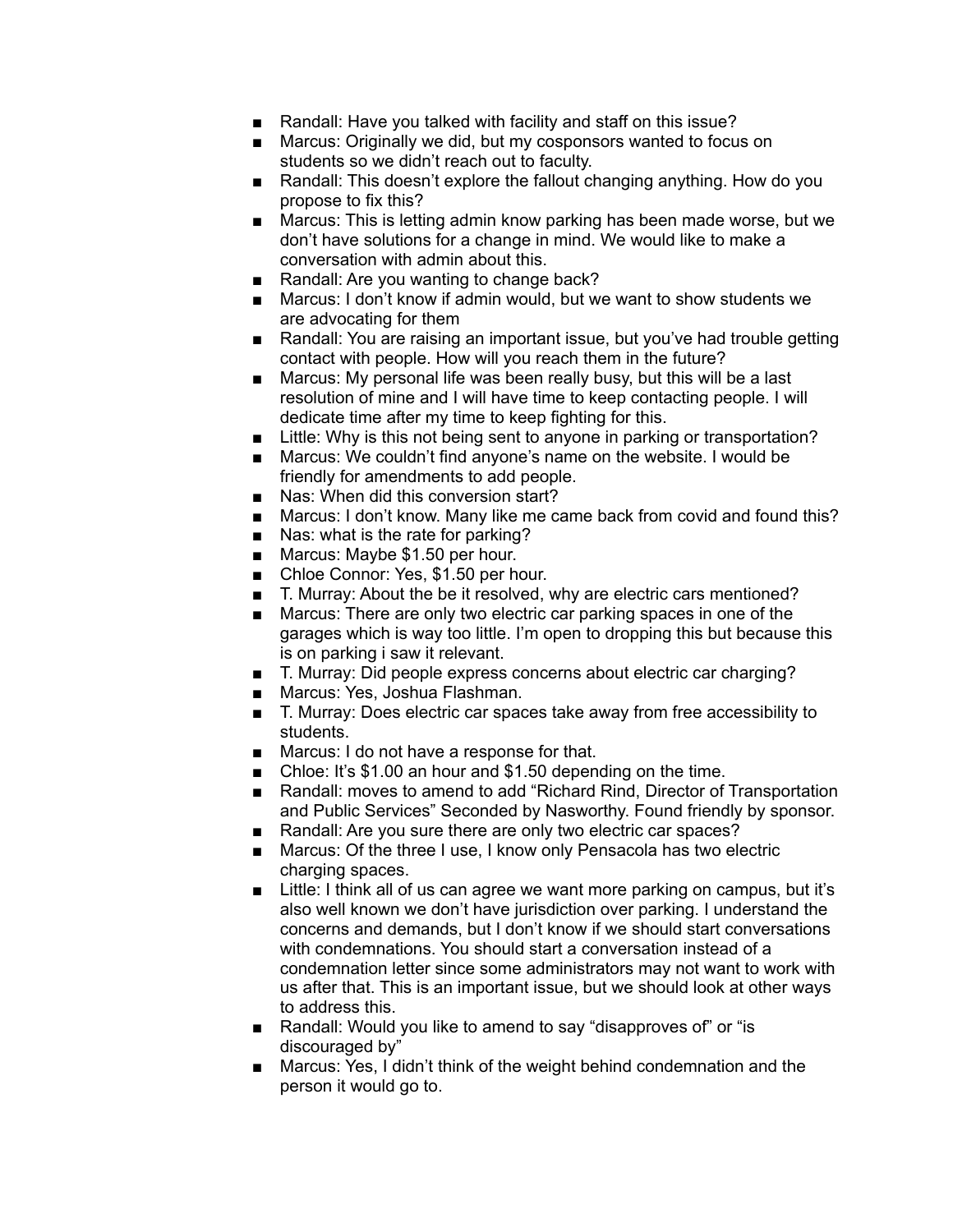- **● Randall moves to amend to strike thus condemns to become "is discouraged by"; seconded by Nasworthy. Friendly by sponsor.**
	- Little: I won't vote no on this, but I like this language better. There's no guarantee the person in transportation will read this. We collective senators should do more besides than just passing resolutions.
	- T. Murray: There are four charging stations in Pensacola. In my experience, those spaces are normally empty so I would like to move to amend to strike the stuff about electric charging spaces. Seconded by Randall. Found Friendly by Sponsor.
	- Randall: I agree, but I don't think it was germane to the rest of the resolution. Add more substance in a new resolution. I agree with Little as I think more effort should have been made. If we do resolutions affecting someone we need to talk to someone. Searching just his title shows you his name and contact info. Our SGA administrators may also have contacts we don't have they can help with. I'm voting yes but I'm disappointed more effort wasn't taken by the sponsors.
	- T.Murray; Should we table this in senate yet pass it in here?
	- Marcus: I would like this to be passed soon as I am going to be out of Senate soon. We also planned to reach out to Jacalyn and Dr. Williams yet things got hectic. I searched their information in the directory yet found no one for transportation. I would be happy to reach out given this new contact information.

## **○ Randall moves to call the questions; Nasworthy seconds**

- Closing Statement:
	- Marcus: The purpose of this is to show the student body we are listening, and I briefly mentioned I failed to look at the person behind the Department of Transportation's information, but I really did keep searching the staff directory to find the director of parking and transportation services. I will reach out to him now that I have his contact information. It pisses me off each time I see empty seats in all the parking garages. We don't control these decisions but we hope to facilitate conversation. Thank you to the committee for all of your hard work on this.
- Vote:
	- Gonzalez:
	- Little: Yes
	- B. Murray: Yes
	- T. Murray: Yes
	- Nasworthy: Yes
	- Randall: Yes
	- Roy: Yes

# **○ RESULT: RESOLUTION PASSES**

### **Old Business:**

- **Bill 51 -** Sponsored by Senator Randall (P) To amend the Student Body Statutes to eliminate the Budget Committee in its entirety and restructure its current duties to the purview of the Finance Committee.
	- o Round Table:
		- T. Murray: Having heard this so many weeks I'm ready to pass this as is.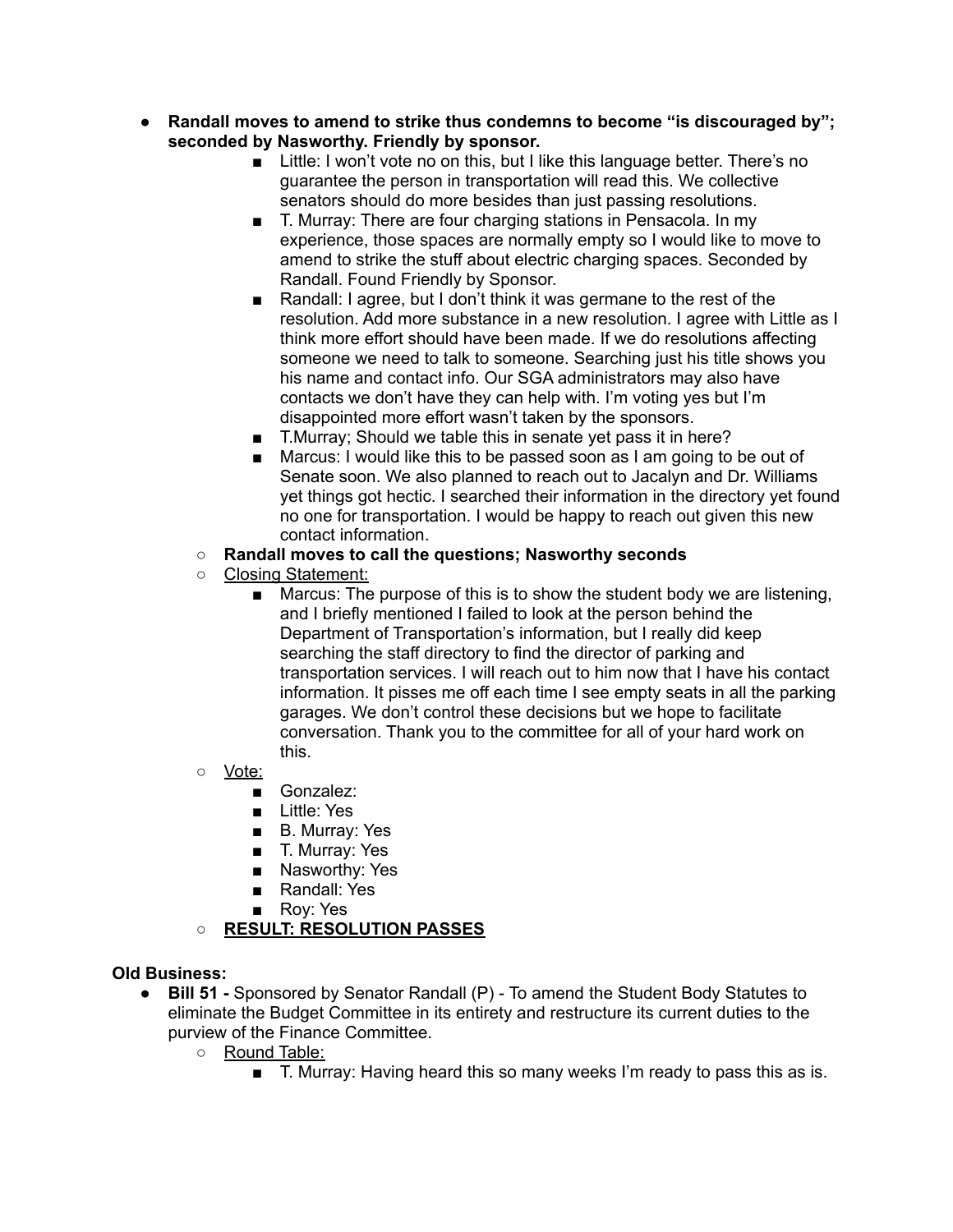- Nasworthy: I believe this solves the issue of Budget being a "one-week" committee" but this solves the issue of five committees being too many due to how divided our senators become.
- Little: I agree with the previous two speakers. A lot of everything that needed to be said has been. It is the best possible solution. We should forward to the full Senate.
- Roy: We have discussed this multiple weeks now and we keep trying to solve issues
- **○ Nasworthy moves to call the questions; Little seconds**
- Closing Statement:
	- Randall: Puts all money people in one place, allows senators to see how finance and budget work hand in hand, increases input on budget process, ensures fiscal responsibility, gives the group in charge of investigating financial discrepancies to the group that makes the financial decisions.
- Vote:
	- Little: Yes
	- B. Murray: Yes
	- T. Murray: Yes
	- Nasworthy: Yes
	- Randall: Yes
	- Roy: Yes
- **○ RESULT: BILL PASSES**
- **Resolution 65 -** Sponsored by Senator Randall (P) To amend the Rules of Procedure to eliminate the Budget Committee in its entirety and restructure its current duties to the purview of the Finance Committee.
	- Opening Statement:
		- Makes everything possible for Bill 51 to take place. It works hand in hand.
	- Technical Non-Debatable Questions:
		- X
	- Little moves to enter round-table discussion; Nasworthy seconds
	- Round Table:
		- Little: We debated this lengthfully... longfully.. We've debated this in depth. This is good practice to make sure our rules of procedure go along with our statutes
		- Randall: If Bill 51 does not pass I will withdraw this.
	- Nasworthy moves to call the questions; T. Murray seconds
	- Closing Statement:
		- Waived.
	- Vote:
		- Little: Yes
		- B. Murray: Yes
		- T. Murray: Yes
		- Nasworthy: Yes
		- Randall: Yes
		- Roy: Yes

# **○ RESULT: RESOLUTION PASSES**

### **Unfinished Business:**